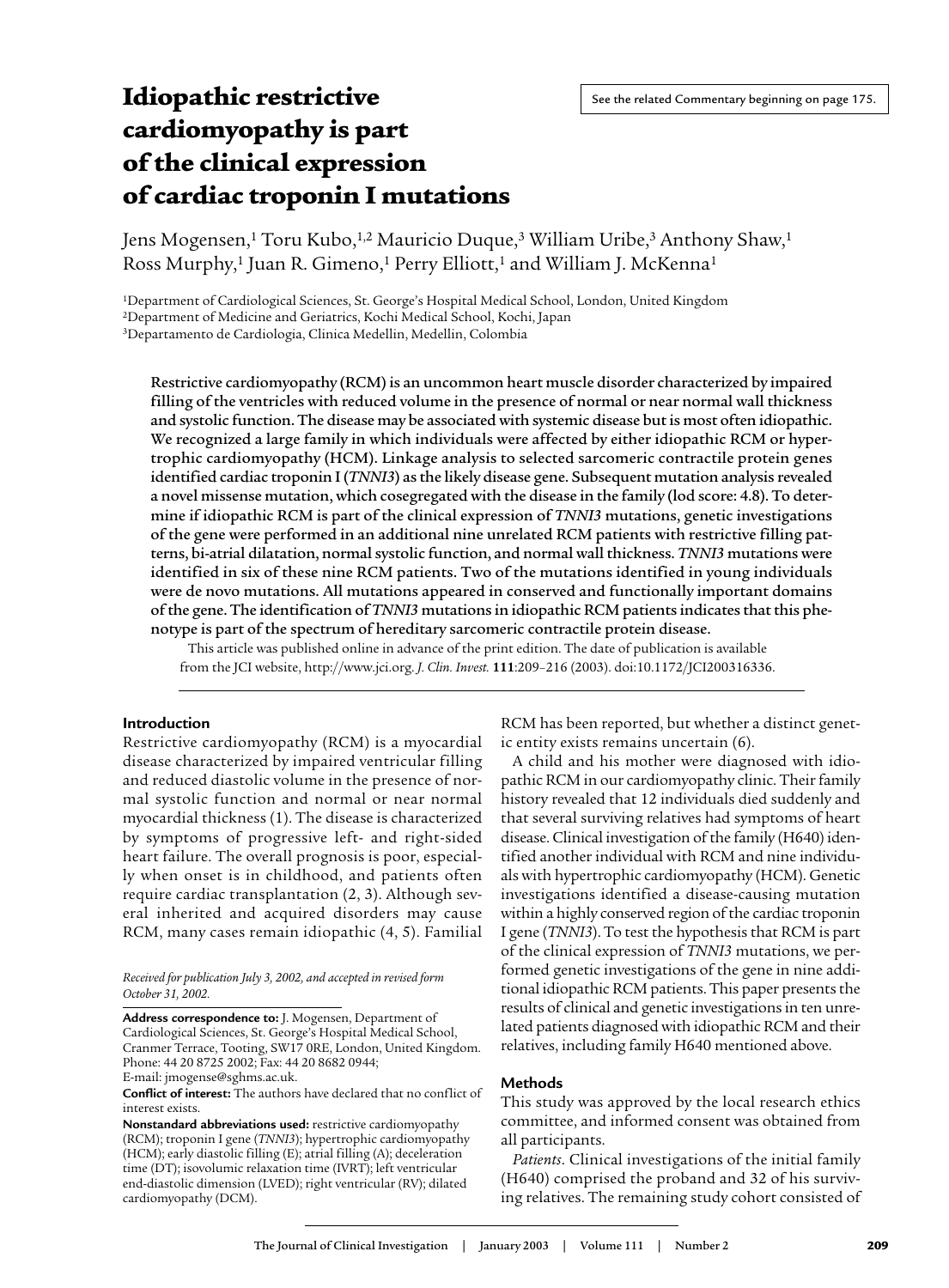nine additional unrelated patients diagnosed with idiopathic RCM over a 6-year period. Relatives of these RCM patients were also invited to participate in the study. All patients and those relatives who agreed to participate underwent physical examination, 12-lead ECG, and transthoracic two-dimensional echocardiography and Doppler studies. Selected patients underwent cardiac catheterization and right ventricular biopsy (H417, H906, H816, H974, H38).

*Echocardiography*. Standard views for M-mode and two-dimensional studies were obtained. End-diastolic left ventricular wall thickness was recorded at the level of the mitral valve and papillary muscle in the anterior and posterior septum and the lateral and posterior wall using short-axis two-dimensional images. Anterior and posterior septal thickness at the apex was assessed from apical four-chamber and parasternal short-axis views. The maximum left ventricular wall thickness was defined as the maximal measurement recorded in any of the myocardial segments studied. Left ventricular wall thickness and left ventricular end-diastolic dimension was adjusted for age and body surface area in RCM patients (Tables 1 and 2) (7, 8). Septal/posterior wall ratio was obtained from measurements in the parasternal long-axis view, the short-axis view at the mitral valve level, or the short-axis view at the papillary muscle level. Table 2 reports the ratio that was the greater of the two. Left ventricle in- and outflow velocities were determined using continuous and pulse wave Doppler echocardiography.

*Restrictive cardiomyopathy*. Individuals were diagnosed with RCM in accordance with previous established criteria when echocardiography revealed the following (1, 4, 5): Doppler measurements consistent with restrictive left ventricular filling pattern (increased ratio of early diastolic filling  $[E]$  to atrial filling  $[A] \geq 2$ ; decreased deceleration time  $DT] \le 150$  ms; decreased isovolumic relaxation time  $[IVRT] \le 70$  ms); reduced or low-normal left ventricular end diastolic dimension (LVED); normal or near normal left ventricular wall thickness and systolic function.

*Hypertrophic cardiomyopathy*. Individuals were diagnosed with HCM when echocardiography identified unexplained left ventricle hypertrophy greater than or equal to 13 mm, or they fulfilled proposed diagnostic criteria for HCM within the context of familial disease, i.e., echocardiographic criteria and/or one of the following ECG abnormalities (9, 10): left ventricular hypertrophy (Romhilt-Estes score ≥4); Q-waves (duration >0.04 sec and/or a depth >1/4 of ensuring R wave in at least two leads); and marked repolarization abnormalities (T-wave inversion in at least two leads).

*DNA extraction*. Genomic DNA was extracted from peripheral blood samples using a kit from QIAGEN Inc. (no. 51306; West Sussex, United Kingdom).

*Linkage, haplotype, and paternity analysis*. Linkage analysis of recognized HCM genes in family H640 were carried out using microsatellite markers and the LINKAGE 5.1 package (http://linkage.rockefeller.edu/index.html),

as described previously (11). Haplotype analysis of pedigree H816 and H805 was performed using microsatellite markers defining the *TNNI3* locus (D19S254, D19S210, D19S877, and D19S887) (12). Paternity analysis was performed in pedigree H417 and H906 using 13 microsatellite markers (D1S1656, D3S1578, D11S1344, D7S483, D12S1583, MyoI-CA, MyoII-CA, HTMα-CA, D15S1036, D15S974, D15S153, D19S926, D19S877, and D19S887).

*Mutation analysis*. The eight protein-encoding exons of *TNNI3* were amplified using intronic primers designed according to the genomic sequence of the gene using the OLIGO 4.1 primer analysis software (MedProbe AS, Oslo, Norway) (13). Primer sequences and PCR conditions are available upon request.

PCR products were purified prior to cycle sequencing using a kit from Amersham Pharmacia Biotech (no. 25-6902-01; Amersham, United Kingdom) and cycle sequencing was performed using a BigDye Terminator Cycle Sequencing Kit from Applied Biosystems Inc. (no. 4314414; Foster City, California, USA). The sequences were analyzed on an ABI Prism 3100 Sequencer in accordance with the manual of the manufacturer.

When a mutation was identified, a second blood sample from the affected patient was reanalyzed to confirm the finding by direct sequencing and conventional SSCP analysis (standard 10% polyacrylamide gel electrophoresis in 1×TBE buffer at room temperature and postelectrophoresis silver staining). Three of the mutations identified were predicted to change restriction enzyme sites according to computer analysis using Webcutter software (http://bio.lundberg.gu.se/index.html). These findings were confirmed by PCR amplification of the relevant exon restriction enzyme digest, followed by size fractionation using either 3% agarose or 12% PAGE gel electrophoresis. Mutation Asp190Gly in pedigree H640 abolished a BsrI site, mutation Arg192His in pedigree H417 abolished a HhaI site, and mutation Arg145Trp in pedigree H816 and H805 created an AciI site.

# **Results**

*Clinical investigations of family H640*. The proband of family H640, individual IV-10 (Figure 1, Table 1), had onset of heart failure symptoms at the age of 11 years. Echocardiography revealed severe bi-atrial enlargement accompanied by a restrictive filling pattern, normal systolic function, and normal left ventricular wall thickness. His ECG showed prominent P-waves in all leads consistent with bi-atrial enlargement. His mother (III-17) had symptoms of heart failure from the age of 29 years. Her investigations also demonstrated restrictive left ventricular physiology with normal wall thickness measurements, except for localized apical thickening (14 mm).

The family history revealed several relatives with symptoms of heart disease and nine individuals who died suddenly at less than 30 years of age. A cousin of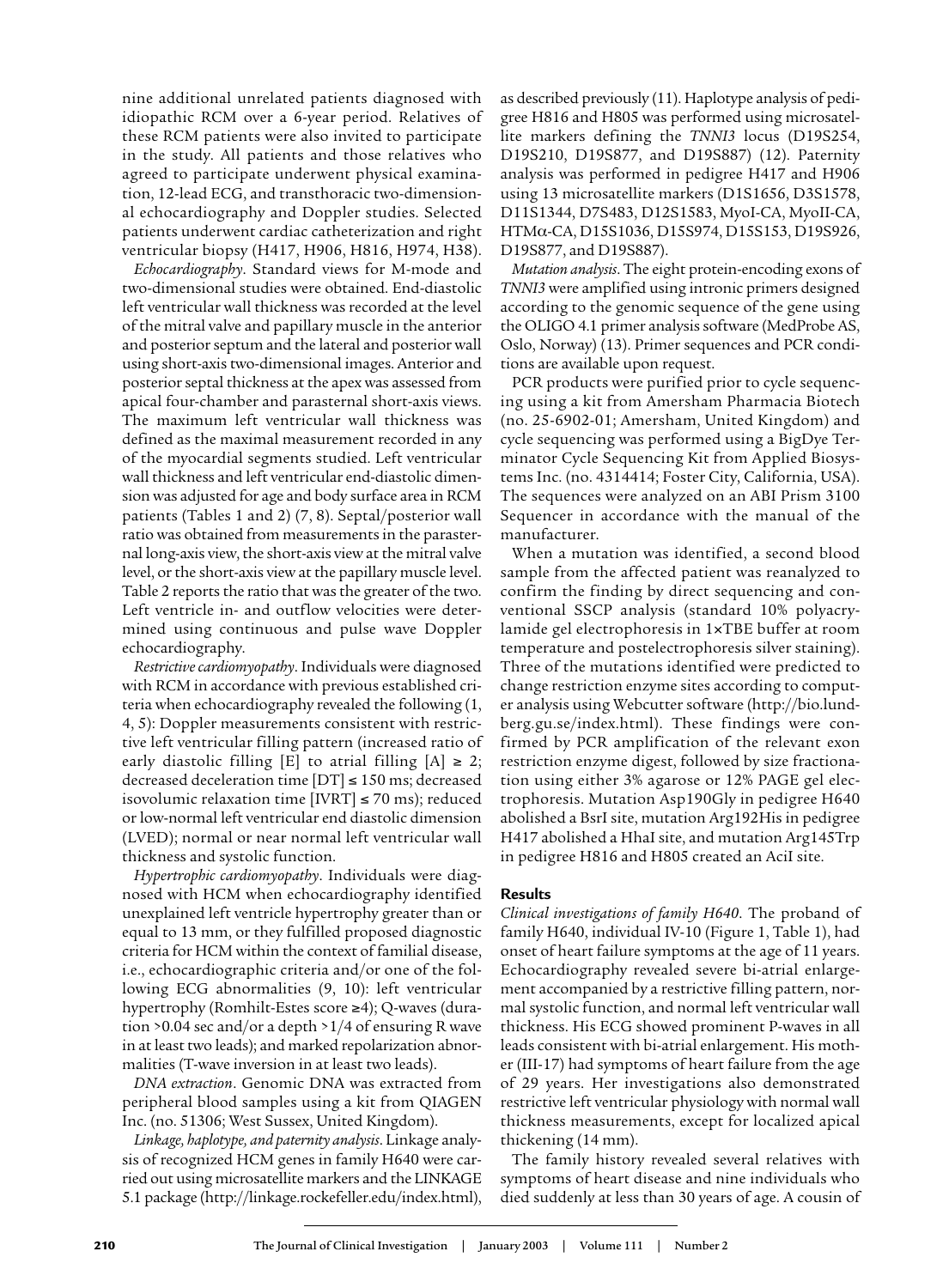the proband, individual IV-3, had already been diagnosed previously with restrictive cardiomyopathy following echocardiography and ECG-recording (Table 1).

Nine living relatives within pedigree H640 fulfilled diagnostic criteria for HCM within the context of familial disease (7, 8). Six of these individuals (III-1, III-3, IV-5, III-6, III-11, III-15) had left ventricular wall hypertrophy of 13–20 mm, including three individuals with a left atrial size of more than 50 mm (III-1, III-6, III-15). The diastolic filling patterns of these individuals were mixed, showing features of restriction as well as impaired diastolic relaxation with a shortened DT, but normal or prolonged IVRT, and diminished to normal E/A ratio in the majority. Three individuals had a normal echocardiogram, but an abnormal ECG (IV-8, III-25, IV-11).

*Genetic investigation of family H640.* Linkage analysis of recognized HCM genes was performed, and *TNNI3* was identified as the likely disease gene. Mutation analysis of *TNNI3* by direct sequencing identified a 87A→G nucleotide substitution of exon 8 resulting in an Asp190His amino acid substitution that segregated with the disease in the family (maximal two-point lod score: 4.8).

*Clinical and genetic investigation of other RCM patients*. Following the identification of a disease causing *TNNI3* mutation within family H640, investigation of the gene was performed in an additional nine unrelated patients who had been diagnosed with idiopathic RCM. The following six patients were shown to carry *TNNI3* mutations.

H417 was diagnosed at the age of 16 following a stroke associated with an episode of paroxysmal atrial fibrillation. Echocardiography showed severe bi-atrial enlargement accompanied by normal left ventricular wall thickness and normal systolic function (Table 2 and Figure 2a). ECG showed abnormal P-waves in all leads (Figure 2b). He died of heart failure at the age of 19 awaiting cardiac transplantation. Microscopy of right ventricular (RV) endomyocardial biopsies obtained antemortem showed nonspecific interstitial fibrosis without myocyte hypertrophy or myocyte disarray. Postmortem microscopy, however, revealed myofiber disarray, myocyte hypertrophy, and fibrosis similar to the findings in HCM patients (Figure 2c) (14, 15).

Direct sequencing of *TNNI3* identified a 92C→A nucleotide substitution of exon 8, which resulted in an Arg192His amino acid substitution. The mutation was not present in either of his parents. Paternity was confirmed following haplotype analysis of 13 micro-satellite markers and the mutation was therefore considered to be a de novo mutation.

H906 had failed to thrive since the age of 3 years and had a body weight of only 15 kg when idiopathic RCM



## **Figure 1**

Pedigree drawings of restrictive cardiomyopathy families affected by cardiac troponin I mutations. Squares indicate male family members; circles, female family members; symbols with slash, deceased individuals; open symbols, unaffected individuals; filled symbols, individuals affected by RCM (indicated by arrows) or HCM; checkered symbols, individuals who died suddenly; question mark, unknown clinical status. Plus sign indicates presence of mutation, whereas minus sign indicates absence of mutation. Generation II of family H640 consisted of a total of 13 siblings, of which 9 were available for this investigation. Four generation-II siblings were obligate carriers of the mutation (included in the pedigree drawing with their offspring), while five remaining siblings were shown not to carry the mutation. Two of the obligate carriers (III-7, II-3) died suddenly at the age of 40. The remaining obligate carriers (II-1, II-2, II-4), reached the age of 63, 59, and 51 years, respectively. Ten sudden deaths appeared in young individuals who had a 50% chance of having inherited the disease (IV-1/2/4; III-18/20/21/22/23/26/27). Their average age of death was 25 years (16–33 years), and most had symptoms of cardiac disease prior to their death. Individual IV-13 was shown to be a healthy carrier of the mutation at the age of 5 years.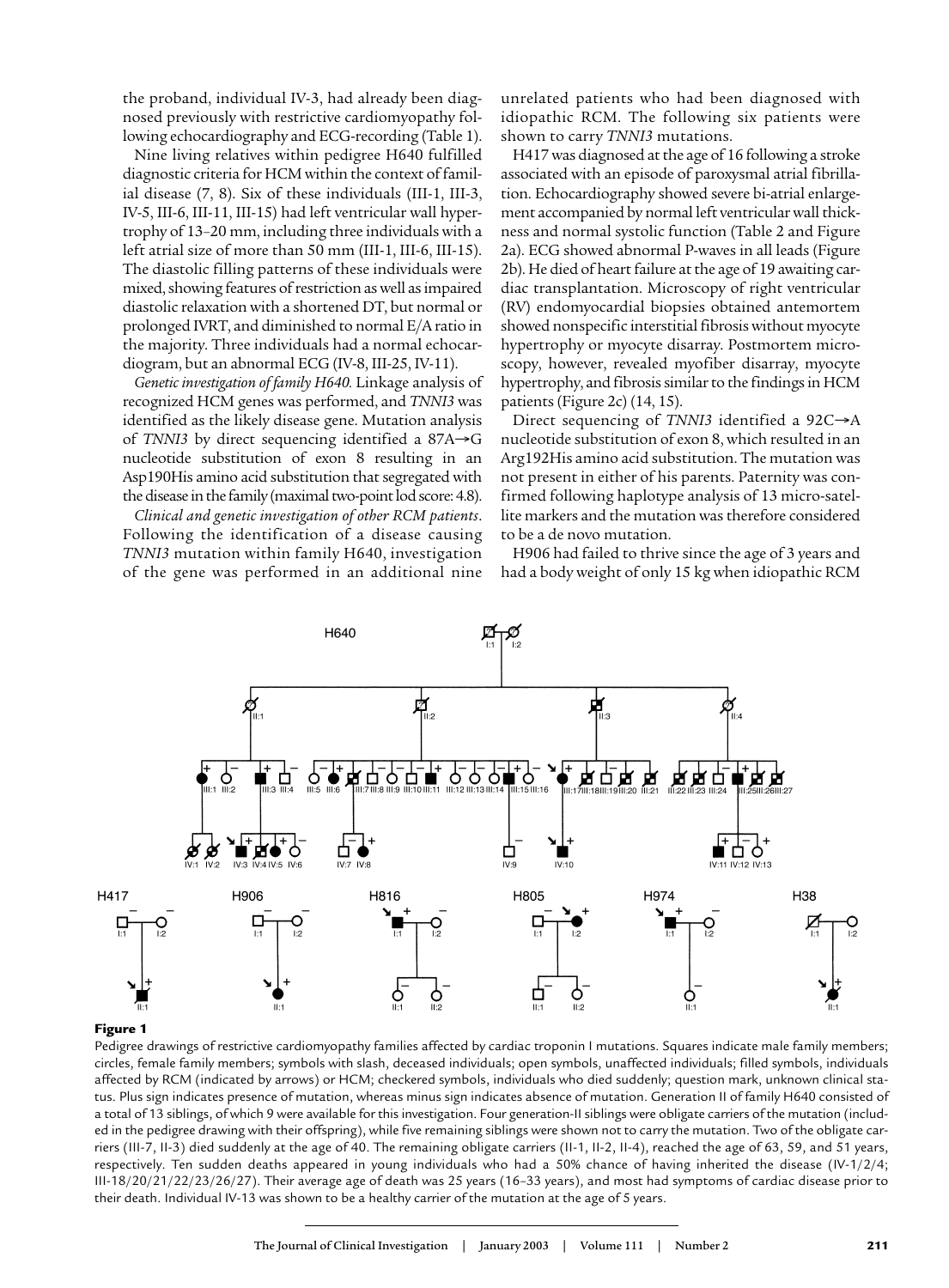was diagnosed at the age of 6 years. She had suffered from recurrent chest infections and frequent episodes of abdominal pain. Her walking distance was less than 100 m. Echocardiography and ECG recordings showed typical features of RCM (Table 2). Microscopy of RV endomyocardial biopsies showed nonspecific interstitial fibrosis as in biopsies from patient H417. The patient is currently awaiting cardiac transplantation. Mutation analysis of *TNNI3* identified an 886A→G nucleotide substitution of exon 7, which resulted in a Lys178Glu amino acid substitution. The mutation was not present in her parents, and paternity was confirmed following haplotype analysis. This mutation was also considered to be a de novo mutation.

H805, H816, and H974 had typical features of RCM diagnosed in their late fifties (Table 2, and Figure 1). H805 and H816 had symptoms of heart failure, while H974 was diagnosed following an embolic stroke. Microscopy of RV endomyocardial biopsies from H974 showed interstitial fibrosis with mild myocyte hypertrophy, but

## **Table 1**

Clinical data of affected individuals of family H640 carrying an Asp190His mutation of *TNNI3*

| ID         | Age/sex         | Symptoms                                             | <b>MWT</b><br>(mm)                   | LA<br>(mm)     | <b>LVED</b><br>(mm) | <b>LVES</b><br>(mm) | FS<br>(%)  | E/A       | <b>IVRT</b><br>(ms) | DT(E)<br>(ms) | <b>ECG</b>                                                          |  |  |
|------------|-----------------|------------------------------------------------------|--------------------------------------|----------------|---------------------|---------------------|------------|-----------|---------------------|---------------|---------------------------------------------------------------------|--|--|
| $II-1$     | 63/F            | Angina, palpitation                                  | <b>NA</b>                            | <b>NA</b>      | <b>NA</b>           | NA                  | NA         | NA        | <b>NA</b>           | <b>NA</b>     | <b>NA</b>                                                           |  |  |
| $III-1$    | 54/F            | None                                                 | $15(8-11)^*$ , ASH                   | 51             | 52                  | 36                  | 31         | 0.99      | 110                 | 110           | SR, LA+RA<br>enlargement,<br>ST-segment changes                     |  |  |
| $IV-1$     | 18/F            | Angina, dyspnea, SCD                                 | <b>NA</b>                            | <b>NA</b>      | <b>NA</b>           | <b>NA</b>           | <b>NA</b>  | <b>NA</b> | <b>NA</b>           | <b>NA</b>     | <b>NA</b>                                                           |  |  |
| $IV-2$     | 22/F            | Dyspnea, SCD                                         | <b>NA</b>                            | NA             | <b>NA</b>           |                     | <b>NA</b>  | NA        | <b>NA</b>           | <b>NA</b>     | <b>NA</b>                                                           |  |  |
| $III-3$    | 50/M            | None                                                 | 16 (9-12)*, ASH                      | 43<br>48       |                     | 33                  | 32         | 1.51      | 110                 | 100           | SR, ST-segment<br>changes                                           |  |  |
| $IV-3$     | 25/M<br>Dyspnea |                                                      | 14 (9-12)*, Apical<br>53 40 (43–54)* |                |                     | 25                  | 37<br>2.32 |           | 58                  | 80            | SR, PR interval<br>244 ms,<br>LA + RA enlargement                   |  |  |
| $IV-4$     | 21/M            | Angina, dyspnea, SCD                                 | NA                                   | <b>NA</b>      | <b>NA</b>           | <b>NA</b>           | <b>NA</b>  | <b>NA</b> | <b>NA</b>           | <b>NA</b>     | <b>NA</b>                                                           |  |  |
| $IV-5$     | 19/F            | None                                                 | 14 (9-12)*, ASH                      | 29             | 43                  | 28                  | 35         | 0.82      | 90                  | 220           | SR, Q-waves in II,<br>III, aVF, V6                                  |  |  |
| $II-2$     | 59/M            | Died of COPD, heart failure                          | NA                                   | <b>NA</b>      | <b>NA</b>           | NA.                 | <b>NA</b>  | <b>NA</b> | <b>NA</b>           | <b>NA</b>     | <b>NA</b>                                                           |  |  |
| $III-6$    | 49/F            | Dyspnea, palpitation                                 | $13(8-10)^{*}$ , PW                  | 53             | 46                  | 33                  | 28         | 1.46      | 100                 | 110           | Atrial flutter, LA + RA<br>enlargement, RBBB,<br>ST-segment changes |  |  |
| $III - 7$  | 40/M            | SCD                                                  | <b>NA</b>                            | <b>NA</b>      | <b>NA</b>           | <b>NA</b>           | <b>NA</b>  | <b>NA</b> | <b>NA</b>           | <b>NA</b>     | <b>NA</b>                                                           |  |  |
| $IV-8$     | 17/F            | None                                                 | 8 (7-10)*, Normal                    | 27             | 40                  | 23                  | 43         | 1.97      | 90                  | 150           | SR, Q-waves in II,<br>III, $aVF, V6$                                |  |  |
| $III-11$   | 41/M            | None                                                 | 20 (9–12)*, ASH                      | 46             | 52                  | 37                  | 29         | 0.83      | 110                 | 110           | SR, LA enlargement,<br>ST-segment changes                           |  |  |
| $III-15$   | 33/M            | Dyspnea, palpitation                                 | 17 (8-12)*, Apical                   | 53             | 45                  | 30                  | 33         | 1.2       | 130                 | 80            | SR, LA enlargement,<br>ST-segment changes                           |  |  |
| $II-3$     | 40/M            | Syncope, angina, SCD                                 | <b>NA</b>                            | <b>NA</b>      | <b>NA</b>           | <b>NA</b>           | <b>NA</b>  | <b>NA</b> | <b>NA</b>           | <b>NA</b>     | <b>NA</b>                                                           |  |  |
| $III-17$   | 39/F            | Dyspnea, palpitation                                 | 14 (7-12)*, Apical                   | 54 33 (41-52)* |                     | 23                  | 30         | 2.38      | 60                  | 140           | SR, RBBB,<br>LA + RA enlargement                                    |  |  |
| $IV-10$    | 13/M            | Dyspnea, palpitation                                 | 10 (7–11)*, Normal                   |                | 55 38 (39–46)* 24   |                     | 36         | 2.14      | 58                  | 110           | SR, LA + RA<br>enlargement,<br>ST-segment changes                   |  |  |
| $III-18$   | 21/M            | SCD                                                  | NA                                   | NA             | <b>NA</b>           | <b>NA</b>           | NA         | NA        | NA                  | <b>NA</b>     | <b>NA</b>                                                           |  |  |
| $III-19$   | 10/M            | Died of cancer                                       | <b>NA</b>                            | NA             | <b>NA</b>           | <b>NA</b>           | NA         | NA        | NA                  | <b>NA</b>     | <b>NA</b>                                                           |  |  |
| $III-20$   | 18/M            | Dyspnea, angina, SCD                                 | <b>NA</b>                            | <b>NA</b>      | <b>NA</b>           | <b>NA</b>           | <b>NA</b>  | <b>NA</b> | <b>NA</b>           | <b>NA</b>     | <b>NA</b>                                                           |  |  |
| $III - 21$ | 16/M            | Palpitation, SCD                                     | NA                                   | NA             | <b>NA</b>           | NA.                 | ΝA         | NA        | <b>NA</b>           | NA            | <b>NA</b>                                                           |  |  |
| $II-4$     | 51/F            | Angina, palpitation                                  | <b>NA</b>                            | NA             | <b>NA</b>           | <b>NA</b>           | <b>NA</b>  | NA        | <b>NA</b>           | <b>NA</b>     | <b>NA</b>                                                           |  |  |
| $III-22$   | 33/M            | Angina, syncope, SCD                                 | <b>NA</b>                            | <b>NA</b>      | <b>NA</b>           | <b>NA</b>           | <b>NA</b>  | <b>NA</b> | <b>NA</b>           | <b>NA</b>     | <b>NA</b>                                                           |  |  |
| $III-23$   | 25/M            | SCD                                                  | <b>NA</b>                            | <b>NA</b>      | <b>NA</b>           | <b>NA</b>           | NA         | NA        | <b>NA</b>           | <b>NA</b>     | <b>NA</b>                                                           |  |  |
| $III-25$   |                 | 37/M Dyspnea, angina, palpitation 10 (8-11)*, Normal |                                      | 39             | 53                  | 36                  | 32         | 1.22      | 70                  | 190           | SR, LVH,<br>ST-segment changes                                      |  |  |
| $III-26$   | 21/M            | SCD                                                  | NA                                   | NA             | <b>NA</b>           | <b>NA</b>           | <b>NA</b>  | <b>NA</b> | <b>NA</b>           | <b>NA</b>     | <b>NA</b>                                                           |  |  |
| $III-27$   | 18/M            | SCD                                                  | <b>NA</b>                            | <b>NA</b>      | <b>NA</b>           | <b>NA</b>           | <b>NA</b>  | <b>NA</b> | <b>NA</b>           | <b>NA</b>     | <b>NA</b>                                                           |  |  |
| $IV-11$    | 13/M            | None                                                 | 8 (7-10)*, Normal                    | 36             | 47                  | 28                  | 40         | 1.86      | 60                  | 110           | SR, LVH,<br>ST-segment changes                                      |  |  |
| $IV-13$    | 5/F             | None                                                 | 4 (4-7)*, Normal                     | 26             | 36                  | 24                  | 33         | 1.69      | 55                  | 140           | SR, normal                                                          |  |  |

Individuals diagnosed with RCM are in bold. No patients had signs or symptoms of skeletal myopathy. \*Normal reference interval adjusted for age and body surface area. A, atrial filling; ASH, asymmetric septal hypertrophy; COPD, chronic obstructive pulmonary disease; DT, deceleration time; E, early diastolic filling; FS, fractional shortening; IVRT, isovolumic relaxation time; LA, left atrium size; LVH, left ventricle hypertrophy; LVED, left ventricle end-diastolic dimension; LVES, left ventricle end-systolic dimension; MWT, maximal left ventricle wall thickness; NA, not available; PR, interval from onset of P-wave to onset of R-wave; PW, posterior wall; RA, right atrium; RBBB, right bundle branch block; SCD, sudden cardiac death; SR sinus rhythm.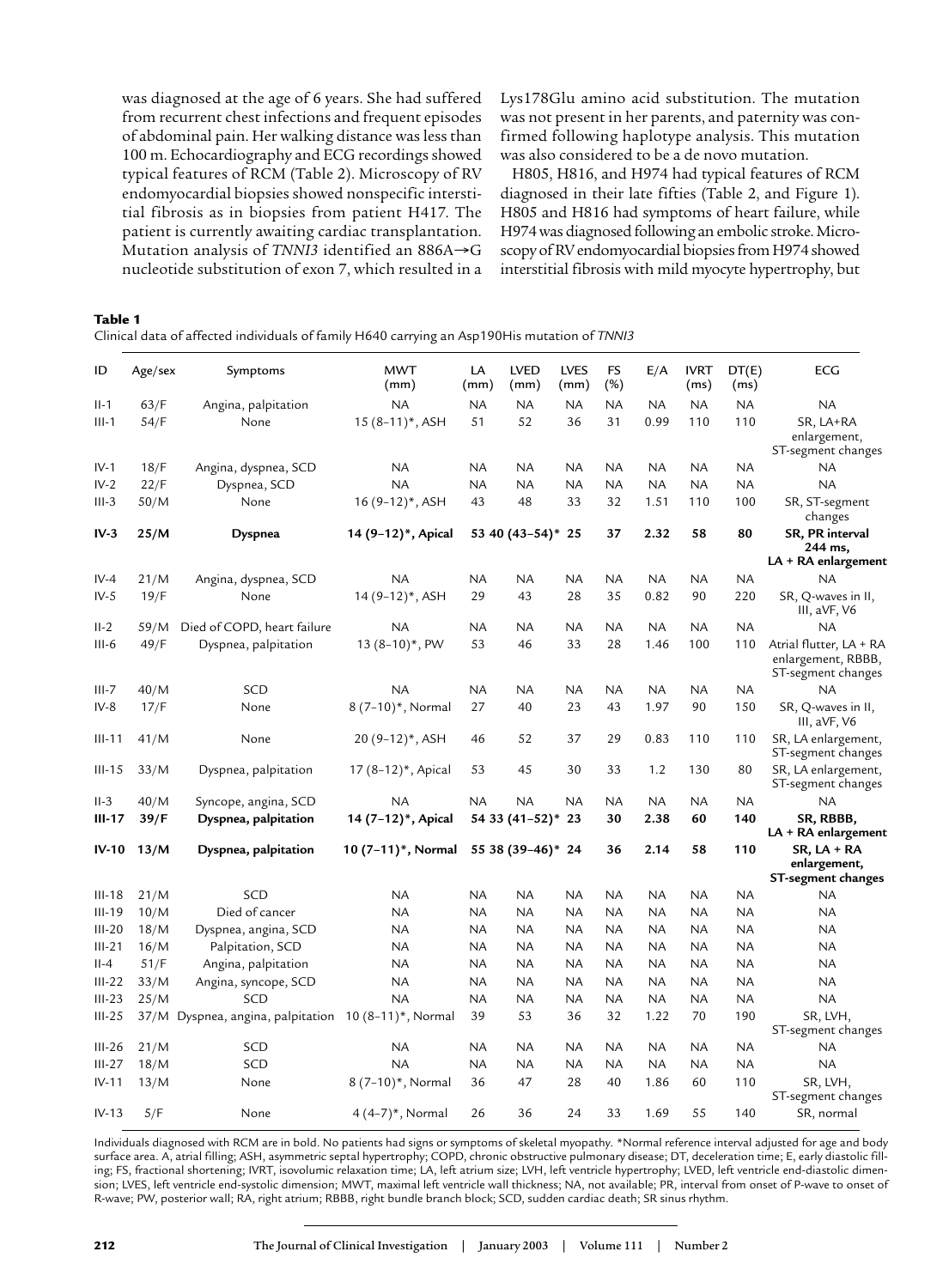**Table 2**

| ID  | Mutation Age/sex    |     | Symptoms                                                        | (mm)                     | MWT Septal/PW LA<br>ratio | (mm) | <b>LVED</b><br>(mm)           | LVES FS<br>$(mm)$ $(\%)$ |    | E/A          |    | <b>IVRT DT(E)</b><br>$(ms)$ $(ms)$ | <b>ECG</b>                                                    |
|-----|---------------------|-----|-----------------------------------------------------------------|--------------------------|---------------------------|------|-------------------------------|--------------------------|----|--------------|----|------------------------------------|---------------------------------------------------------------|
|     |                     |     | H417 Arg192His 19/M Died of heart failure $10(8-11)^*$          |                          | 1.01                      | 64   | $33(42-53)*$                  | 20                       | 39 | 2.65         | 50 | 60                                 | SR, PR: 240 ms,<br>LA + RA enlargement                        |
|     | H906 Lys178Glu      | 6/F | Dyspnea, NYHA III                                               | $7(5-8)*$                | 0.98                      |      | $52 \quad 31 \quad (32-38)^*$ | 20                       | 35 | 2.5          | 55 | 65                                 | SR, LA+RA<br>enlargement                                      |
|     | H816 Arg145Trp 70/M |     | Dyspnea, NYHA III $11 (9-12)^*$                                 |                          | 1.02                      |      | 54 51 (46-57)* 35             |                          | 31 | 3.5          | 60 | 120                                | SR, PR: 240 ms,<br>LA + RA enlargement,<br>ST-segment changes |
|     | H805 Arg145Trp 68/F |     | Dyspnea, angina,<br>palpitation, NYHA III                       | $9(8-11)^*$              | 1.11                      |      | 56 46 (44-55)* 27             |                          | 41 | 3.4          | 52 | 108                                | SR, PR: 220,<br>LA + RA enlargement                           |
|     |                     |     | H974 Ala171Thr 63/M Dyspnea, palpitation, 9 (8-11)*<br>NYHA III |                          | 1.03                      |      | 65 49 $(46-58)^*$             | 33                       |    | 33 $E = 1.1$ | 62 | 105                                | Atrial fibrillation,<br>LVH, ST-segment<br>changes            |
| H38 | Leu144Gln 31/F      |     | Died of heart failure $11 (8-12)^*$ , 1.18                      | septal bulge<br>of 13 mm |                           |      | 58 38 $(42-53)*$              | 20                       | 47 | 2.63         | 50 | 80                                 | Atrial flutter,<br>RBBB, ST-segment<br>changes                |

No patients had signs or symptoms of skeletal myopathy. \*Normal reference interval adjusted for age and body surface area. A, atrial filling; DT, deceleration time; E, early diastolic filling; FS, fractional shortening; IVRT, isovolumic relaxation time; LA, left atrium size; LVED, left-ventricle end-diastolic dimension; LVH, left ventricle hypertrophy; LVES, left ventricle end-systolic dimension; MWT, maximal left ventricle wall; NYHA, New York Heart Association Classification; PR, interval from onset of P-wave to onset of R-wave; PW, posterior wall; RA, right atrium; RBBB, right bundle branch block; SR, sinus rhythm.

no myocyte or myofibrillar disarray. Mutation analysis of *TNNI3* in both H805 and H816 identified the same 799C→T nucleotide substitution of exon 7 that lead to an Arg145Trp amino acid substitution. Haplotype analysis with respect to the *TNNI3* locus on chromosome 19 did not suggest a common founder effect of the mutation. Their offspring were not carriers of the mutation, while remaining relatives were unwilling to participate in the study at present. Mutation analysis of H974 identified an 856G→A nucleotide substitution of exon 7 that led to an Ala171Thr amino acid substitution. He was an only child, and no clinical data or DNA was available on his deceased parents. Subsequent mutation analysis of his children did not reveal further carriers.

H38 developed symptoms of heart failure at the age of 17 years. Her echocardiogram was typical of RCM, except for a very localized mid-septal bulge (13 mm) without outflow tract obstruction. She died of heart failure at the age of 31 awaiting cardiac transplantation. Postmortem microscopy of heart tissue showed myocyte and myofibrillar disarray, myocyte hypertrophy, and fibrosis similar to the findings in HCM patients (14, 15). Mutation analysis of *TNNI3* identified a 797T→A nucleotide substitution of exon 7, which led to a Leu144Gln amino acid substitution. Several members of her family were known to have died suddenly, but lived abroad and were not available for investigation.



#### **Figure 2**

Clinical features of restrictive cardiomyopathy in individual H417 affected by a de novo mutation in the gene for cardiac troponin I (Arg192His). (**a**) Apical four-chamber echocardiogram in systole of H417 at the age of 18 with marked bi-atrial dilatation (left atrial [LA] size, 64 mm), dilatation of pulmonary veins (PV), normal-sized ventricles and normal wall thickness. LV, left ventricle; RV, right ventricle; RA, right atrium. (**b**) 12-lead ECG in sinus rhythm with prominent P-waves in all leads, T-wave inversions, and incomplete right bundle branch block. (**c**) Microscopy of heart tissue obtained postmortem with myocyte hypertrophy, abundant interstitial fibrosis, and myofibril disarray equivalent to the histological findings in HCM patients (14, 15) (hematoxylin and eosin staining, x40).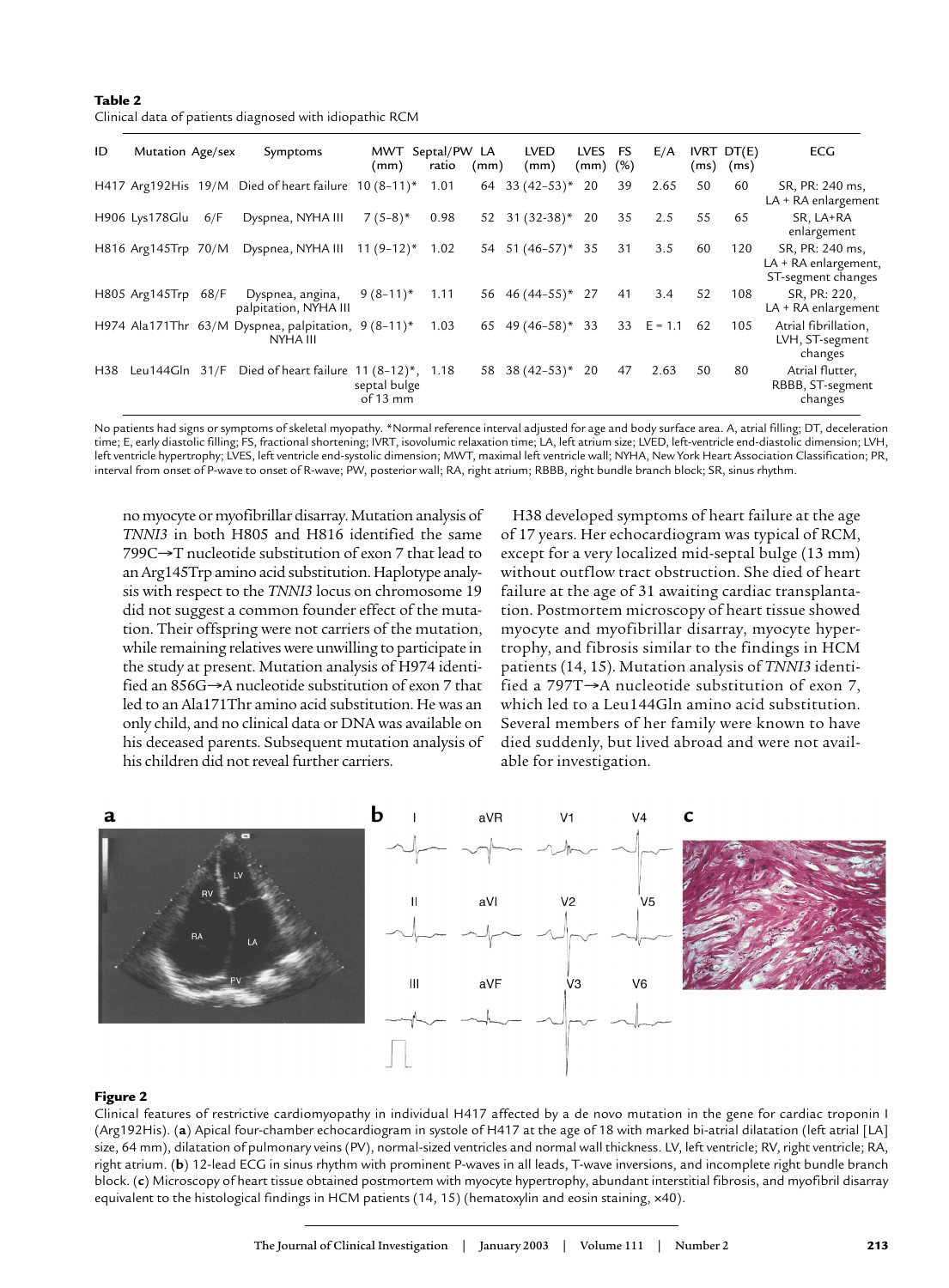## **Table 3**

Conservation of cardiac troponin I amino acid residues affected by missense mutations

| Amino acid position        |  | 144 145 |                   |                                                                                                                                                                                                                                  |  |       | 171 |  |                                     |  |  | 178 |  |  |  |  |  |     |   | 192<br>190 |   |  |                                                                                                                     |  |  |
|----------------------------|--|---------|-------------------|----------------------------------------------------------------------------------------------------------------------------------------------------------------------------------------------------------------------------------|--|-------|-----|--|-------------------------------------|--|--|-----|--|--|--|--|--|-----|---|------------|---|--|---------------------------------------------------------------------------------------------------------------------|--|--|
| Human cardiac troponin I   |  |         |                   |                                                                                                                                                                                                                                  |  | R R V |     |  | L R <b>A</b> H L K Q V K <b>K</b> E |  |  |     |  |  |  |  |  | D   | V | G          | D |  | W R K N                                                                                                             |  |  |
| Individual H38             |  |         | $\cdot$ $\cdot$ G |                                                                                                                                                                                                                                  |  |       |     |  |                                     |  |  |     |  |  |  |  |  |     |   |            |   |  | and the contract of the contract of the contract of the contract of the contract of the contract of the contract of |  |  |
| Individual H805/H816       |  |         |                   |                                                                                                                                                                                                                                  |  |       |     |  |                                     |  |  |     |  |  |  |  |  |     |   |            |   |  |                                                                                                                     |  |  |
| Individual H974            |  |         |                   | . The contract of the contract of the contract of the contract of the contract of the contract of the contract of $\Gamma$ . The contract of the contract of the contract of the contract of the contract of the contract of the |  |       |     |  |                                     |  |  |     |  |  |  |  |  |     |   |            |   |  |                                                                                                                     |  |  |
| Individual H906            |  |         |                   | r de la capital de la capital de la capital de la capital de la capital de la capital de la capital de la capi                                                                                                                   |  |       |     |  |                                     |  |  |     |  |  |  |  |  |     |   |            |   |  |                                                                                                                     |  |  |
| Family H640                |  |         |                   | . The contract of the contract of the contract of the contract of $\mathsf{G}$ , and the contract of the contract of the contract of $\mathsf{G}$                                                                                |  |       |     |  |                                     |  |  |     |  |  |  |  |  |     |   |            |   |  |                                                                                                                     |  |  |
| Individual H417            |  |         |                   | in a comparation of the comparation of the comparation of the comparation of the comparation of the comparation of the comparation of the comparation of the comparation of the comparation of the comparation of the comparat   |  |       |     |  |                                     |  |  |     |  |  |  |  |  |     |   |            |   |  |                                                                                                                     |  |  |
| Rat cardiac troponin I     |  |         |                   | and the company of the company of the company of the company of the company of the company of the company of the                                                                                                                 |  |       |     |  |                                     |  |  |     |  |  |  |  |  |     |   |            |   |  |                                                                                                                     |  |  |
| Mouse cardiac troponin I   |  |         |                   | a construction of the construction of the construction of the construction of the construction of the construction of the construction of the construction of the construction of the construction of the construction of the    |  |       |     |  |                                     |  |  |     |  |  |  |  |  |     |   |            |   |  |                                                                                                                     |  |  |
| Chicken cardiac troponin I |  |         |                   | . A G . R R . D                                                                                                                                                                                                                  |  |       |     |  |                                     |  |  |     |  |  |  |  |  |     |   |            |   |  |                                                                                                                     |  |  |
| Quail cardiac troponin I   |  |         |                   | . A G . R R .                                                                                                                                                                                                                    |  |       |     |  |                                     |  |  |     |  |  |  |  |  | D E |   |            |   |  | and the company of the company of the                                                                               |  |  |

Periods indicate amino acid identity. Protein accession numbers for rat, mouse, chicken, and quail (www.ncbi.nlm.nih.gov): NP\_058840, NP\_033432, P27673, A41030.

*Mutation analysis*. All mutations in the present study were identified in patients of Caucasian descent and believed to be disease causing based upon (a) a significant lod score in family H640 (Asp190His); (b) the appearance of the same mutation in two unrelated individuals, H816 and H805 (Arg145Trp); (c) the appearance of de novo mutations in affected individuals, H417 and H906 (Lys178Glu and Arg192His); (d) absence of sequence variations leading to amino acid substitutions in 200 chromosomes from Caucasian control individuals; and (e) the location of all mutations in functionally important and conserved regions of the gene (Table 3 and Figure 3).

# **Discussion**

Prior to the genetic era of cardiomyopathies beginning with the identification of the first disease gene in HCM in 1990, it was believed that HCM, RCM, and the inherited form of dilated cardiomyopathy (DCM) were separate and distinct clinical and pathophysiological entities (16, 17). Much has been learned over the past decade, and it has been shown that sarcomeric gene mutations may be associated with both HCM and DCM (18). These findings suggest that variation in the location of mutations within specific functional domains of sarcomeric disease genes can result in different clinical phenotypes (19, 20). The results of the current investigation show that RCM may also be part of the spectrum of hereditary sarcomeric contractile protein disease.

The clinical expression of HCM in family H640 was unusual. The majority of affected HCM individuals had enlarged atria and/or evidence of restrictive filling with shortened DT in the presence of only mild to moderate left ventricle hypertrophy and normal cavity dimensions. Three gene carriers from family H640 had symptomatic clinical presentation that was dominated by restrictive filling pattern, marked atrial enlargement, and reduced left ventricular end-diastolic dimension (Table 1). Individual IV-10 had normal ventricular wall thickness, while individual IV-3 and III-17 had a small localized area of thickening at the apex. The phenotype of IV-3 and III-17 was characterized by RCM, and the severity of the changes was not readily explained by the small area of localized apical thickening (Table 1). The number of premature sudden deaths in the family



## **Figure 3**

Schematic representation of the human cardiac troponin I gene with the number of corresponding amino acids encoded by the gene and interaction sites with other sarcomeric contractile proteins (13, 28). The stars indicate mutations identified in patients with restrictive cardiomyopathy in numerical order: Leu144Gln identified in H38, Arg145Trp identified in H816 and H805, Ala171Thr identified in H974, Lys178Glu identified in H906, Asp190His identified in H640, and Arg192His identified in H417.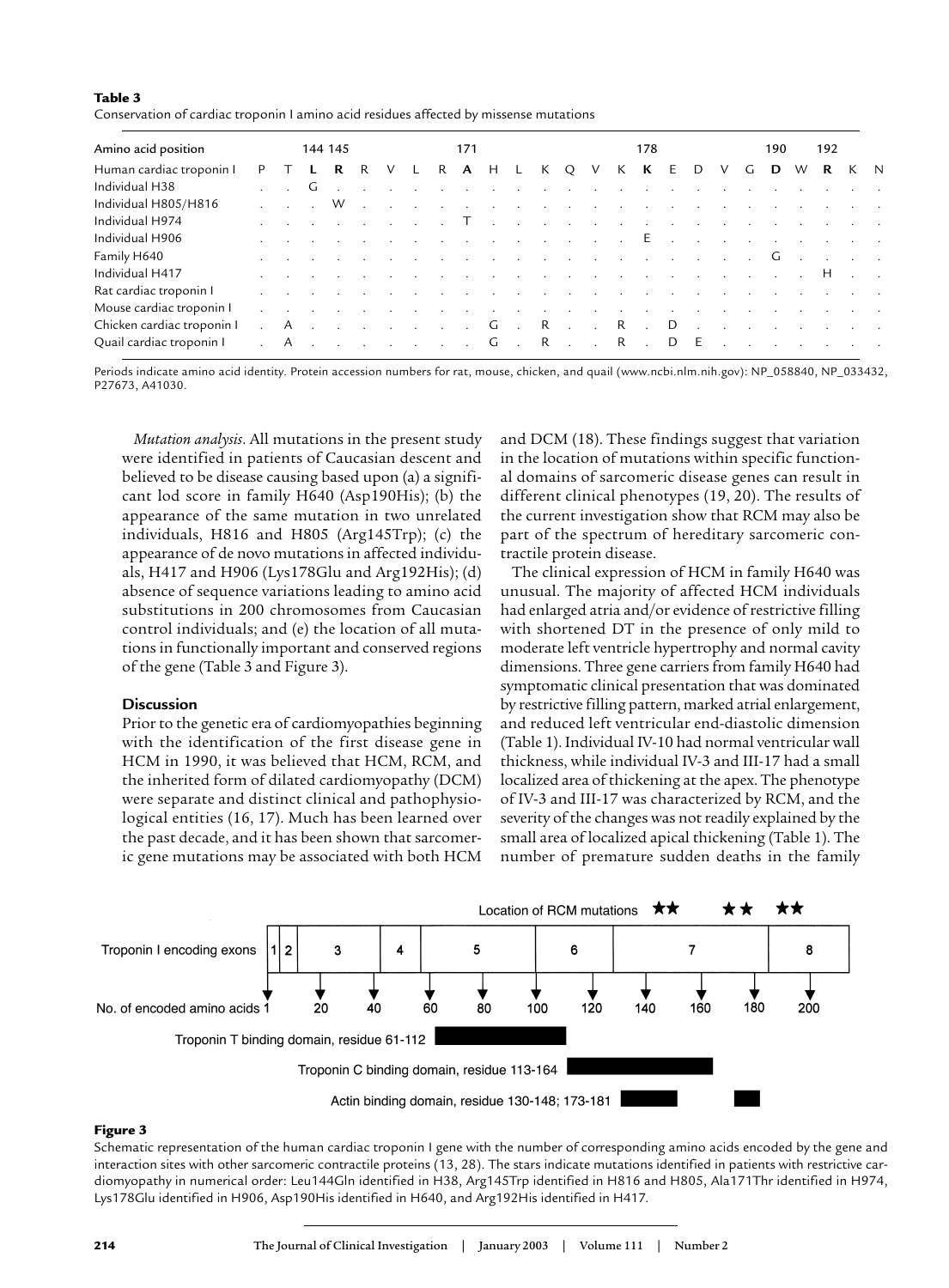suggests that the Asp190His amino acid substitution identified is associated with an adverse phenotype. The mixed appearance of HCM and RCM in H640 have previously only been reported in three small families in which no genetic investigations were performed (21, 22). Previous studies have identified *TNNI3* mutations in a small number of HCM families with insufficient phenotype information to determine whether these mutations were associated with a specific disease expression (23–25).

The finding of three patients in family H640 with a phenotype dominated by restrictive physiology lead us to hypothesize that idiopathic RCM could be part of the clinical expression of *TNNI3* mutations. Another nine patients fulfilling RCM diagnostic criteria were investigated for mutations in *TNNI3*. Their clinical presentation was with embolic stroke, heart failure, or for transplant evaluation. They had severe restrictive filling on Doppler, marked left atrial dilatation, and low-normal or reduced left ventricular end-diastolic dimension with normal left ventricular wall thickness (Table 2). Two young individuals (H417, H906) had severe and early onset of disease consistent with them being carriers of de novo mutations. The histology of RV endomyocardial biopsies from three patients (H417, H906, H974) showed nonspecific interstitial fibrosis without myocyte or myofiber disarray. Postmortem microscopy of cardiac tissue from two patients (H906, H38), however, showed typical HCM histology (Figure 2b). These apparent differences may reflect difficulties in obtaining representative myocardial tissue by biopsy as reported previously (26). The finding of typical HCM histology when the whole heart was available for evaluation confirms previous observations of hearts from patients with a clinical diagnosis of RCM (27).

The genetic investigations of the current study identified six novel *TNNI3* mutations, which were all localized in conserved and functional important regions of the gene (Table 3 and Figure 3). It is well established that regulation of muscle contraction is primarily dependent on the intracellular concentration of  $Ca^{2+}$ . The major sensor of the intracellular  $Ca^{2+}$  level is the troponin complex, which is composed of three subunits, troponin C, troponin I, and troponin T. All three troponins are located within the thin muscle filament, and their primary function is to control the interaction between the thick and thin filament during muscle contraction and relaxation. Troponin I can bind to actin-tropomyosin and prevent muscle contraction by inhibition of actin-tropomyosin–activated myosin (actomyosin) ATPase activity. The inhibitory effect of troponin I is reversed by troponin C following binding of Ca2+, which subsequently introduces conformational changes in the entire troponin complex leading to muscle contraction (28). Previous studies have defined different functional domains of *TNNI3* (Figure 3) (28). It has been shown that the sequence required for inhibition of human cardiac troponin I

actomyosin ATPase activity consists of 21 amino acid residues from number 137 to 148 (29). Two of the RCM mutations identified, Leu144Gln and Arg145Trp, are localized within this important region of *TNNI3*. The remaining RCM mutations are localized in proximity to or within other important domains of troponin I necessary for the normal function of the troponin complex. The Ala171Thr and Lys178Glu mutations may influence the inhibitory function through actin binding since previous studies have shown that amino acids number 173–181 bind to actin and increase the inhibitory effect of troponin I. The Asp190His and Arg192His mutations are both localized within the conserved C-terminal region of the protein, which is also required for normal inhibitory function of troponin I.

Several recent in vitro expression studies have investigated previous reported *TNNI3* mutations associated with HCM (30–32). These HCM mutations were found to be associated with increased  $Ca<sup>2+</sup>$  sensitivity and diminished inhibition of the actomyosin ATPase activity. Similar findings were reported following analysis of transgenic mice expressing an Arg145Gly HCM mutation (33). The hearts of transgenic mice showed increased contractility, whereas relaxation was impaired.

The diversity of the phenotypic expression of *TNNI3* mutations in families with a mixed appearance of HCM and RCM is not explained by the current knowledge of the molecular and functional impact of *TNNI3* mutations and suggest that additional genetic and environmental factors influence disease expression. However, the finding of *TNNI3* mutations in a substantial proportion of patients diagnosed with idiopathic RCM suggest a causal relationship between gene abnormality and disease. This is further strengthened by the fact that de novo mutations were identified in patients with severe and early onset RCM. Previous expression studies of *TNNI3* mutations in HCM reveal alterations in Ca2+ sensitivity and inhibitory function that may also influence the development of RCM. The identification of *TNNI3* mutations in RCM patients may serve as a model for the development of a similar phenotype in transgenic animals to further investigate pathophysiology and diastolic abnormalities (filling, relaxation, compliance) in the presence of normal systolic function and wall thickness.

In summary, in patients with idiopathic RCM evaluation of the family or histology from the whole heart may reveal clinical or pathological features of HCM. The fact that *TNNI3* mutations were identified in a significant proportion of such patients indicates that idiopathic RCM is part of the clinical expression of sarcomeric contractile protein disease and of HCM. Troponin I disease should be considered in patients with apparent idiopathic RCM and family investigation for both restrictive and hypertrophic cardiomyopathy should be offered to relatives of these patients.